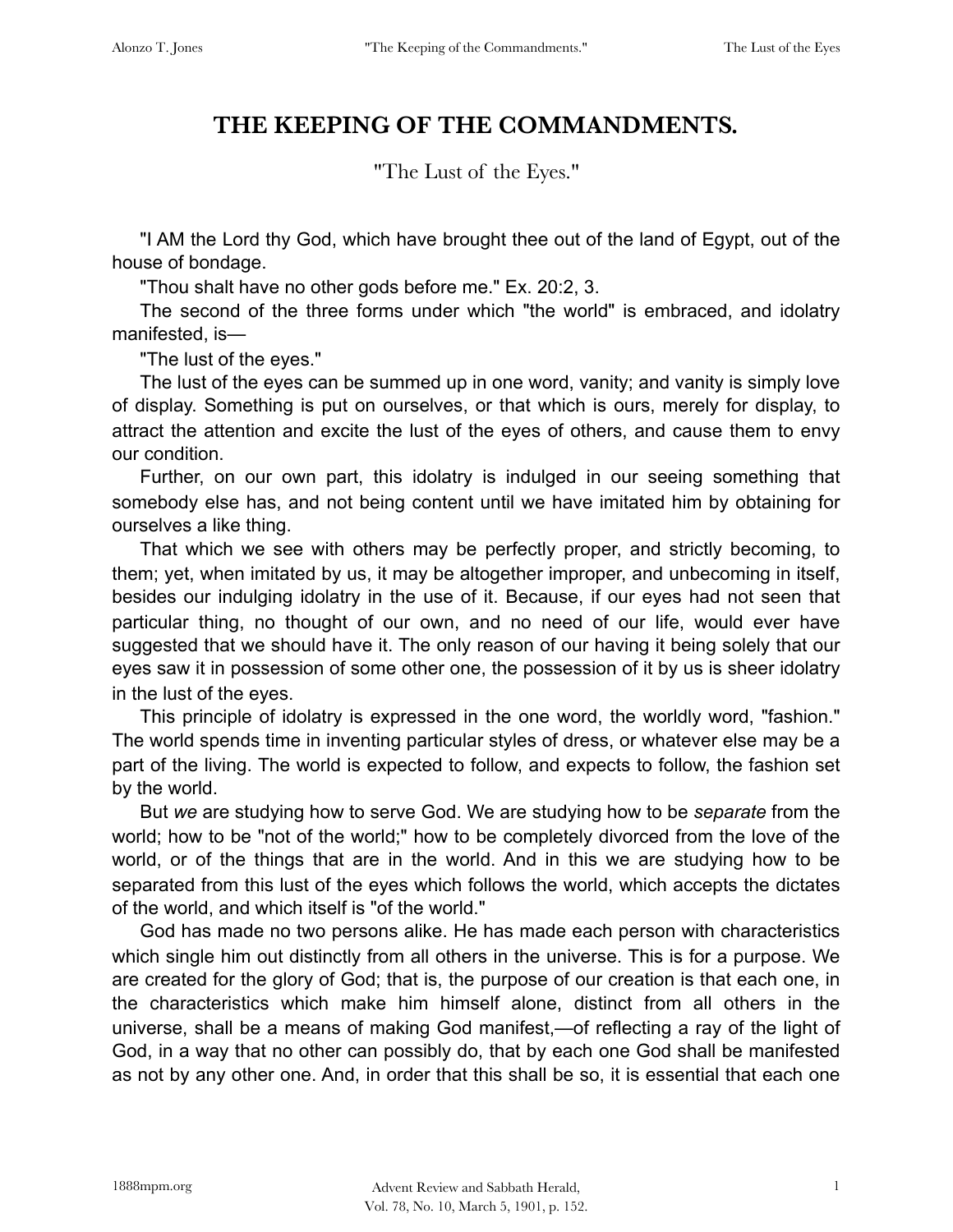shall be joined *only to God,* and this with all his heart, and all his soul, and all his mind, and all his strength—the whole being.

This principle is expressed in the parable of the talents, in Matthew 25. When the master took his journey into a far country, and delivered to his servants his goods,—to one five talents, to another two, and to another one, he gave "to every man according to his several *[individual; not common to two or more; separate, particular] ability.*" And from the master, at His returning and reckoning, each one receives according as he has used the gift of God, according to this "several ability."

No one is to use, indeed no one can use, this gift of God in *imitation of others.* To attempt to use it in imitation of others is to separate from God, and put others in His place; it is to have other gods before the Lord; it is idolatry.

There are desires of the flesh which are not lusts of the flesh, in the wrong sense. While we are in this world, it will be necessary for us to eat and to drink—not to make a god of the belly, not for the satisfaction of appetite, not for the lust of the flesh, but for *the glory of God.* Those who serve God in the keeping of the First Commandment eat and drink that which, in every respect, enables them best to discern what is the will of God, and how best to serve Him according to that will.

While we are in the world, it will be essential to clothe ourselves—not to please the world; not to conform to some silly style that our eyes see, which is altogether of the world, and which we ourselves would never think of if our eyes had not seen it as displayed by the world—not that; but the *glory of God.*

It is proper, indeed it is essential, to our glorifying God, that we shall dress neatly; that we shall wear as good clothing as we honestly can; that it shall be made to fit us becomingly, that is, that it shall conform strictly to our own individuality; that it shall be a proper expression of our own several selves, as God has made us. But to imitate the dress of others, to put something on ourselves simply because we have seen it on others, to adopt a style for ourselves which we have seen adopted by others,—all this is of the lust of the eyes; all this is not of the Father, but is of the world; it is idolatry.

A long coat is strictly becoming to a long man, but not at all so to a short man. A high collar is entirely proper for a man who has a long neck; but for a man with a short neck to wear a collar so high that it throws up his head as if he were constantly gazing at the moon, is not at all proper. A blue dress, or one of some other color, may be exactly becoming to the one whom you saw wearing it; but it may be the last color in the world that you should wear in a dress.

Now, all this imitating of others, all following of fashion, is but the lust of the eyes, is of the world, and is idolatry.

Ask God what He will have *you* do. It can never be a proper question with you, as to whether anybody else in the wide universe does it. You are to glorify God, not others.

Study, in the fear of God, your own self as the workmanship of God; and study, in the fear of God, asking *Him only* what you shall wear, what you shall eat, what you shall drink, what you shall do, that shall most fully glorify Him, that shall most fully represent